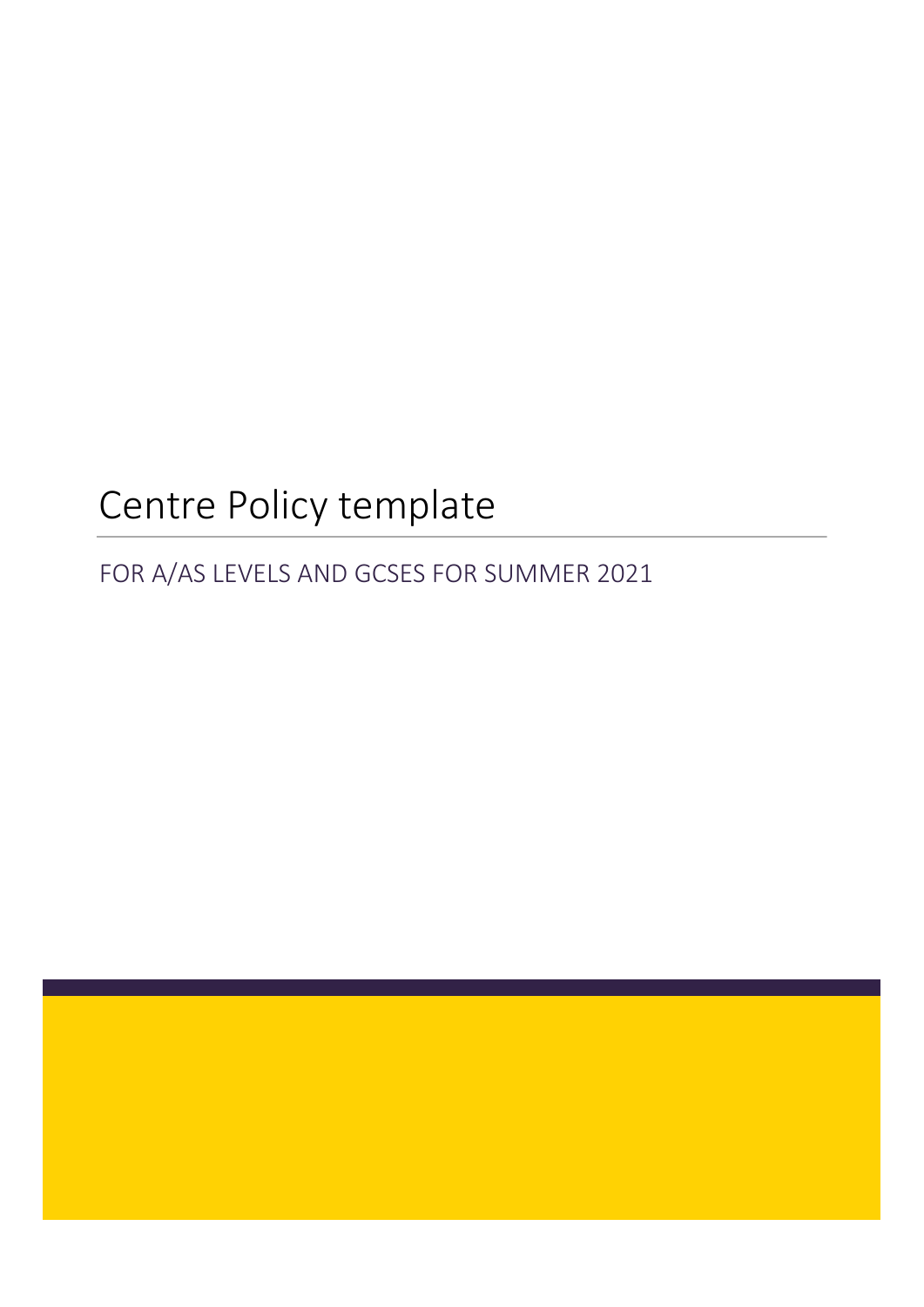

## Centre Policy for determining teacher assessed grades – summer 2021: The Sir John Colfox Academy

### Statement of intent

This section outlines the purpose of this document in relation to our centre.

#### **Statement of Intent**

This section provides details of the purpose of this document, as appropriate to our centre:

*The purpose of this policy is:* 

- *To ensure that teacher assessed grades are determined fairly, consistently, free from bias and effectively within and across departments.*
- *To ensure the operation of effective processes with clear guidelines and support for staff.*
- *To ensure that all staff involved in the processes clearly understand their roles and responsibilities.*
- *To support teachers to take evidence-based decisions in line with Joint Council for Qualifications guidance.*
- *To ensure the consideration of historical centre data in the process, and the appropriate decision making in respect of, teacher assessed grades.*
- *To support a high standard of internal quality assurance in the allocation of teacher assessed grades.*
- *To support our centre in meeting its obligations in relation to equality legislation.*
- *To ensure our centre meets all requirements set out by the Department of Education, Ofqual, the Joint Council for Qualifications and awarding organisations for Summer 2021 qualifications.*
- *To ensure the process for communicating to candidates and their parents/carers how they will be assessed is clear, in order to give confidence.*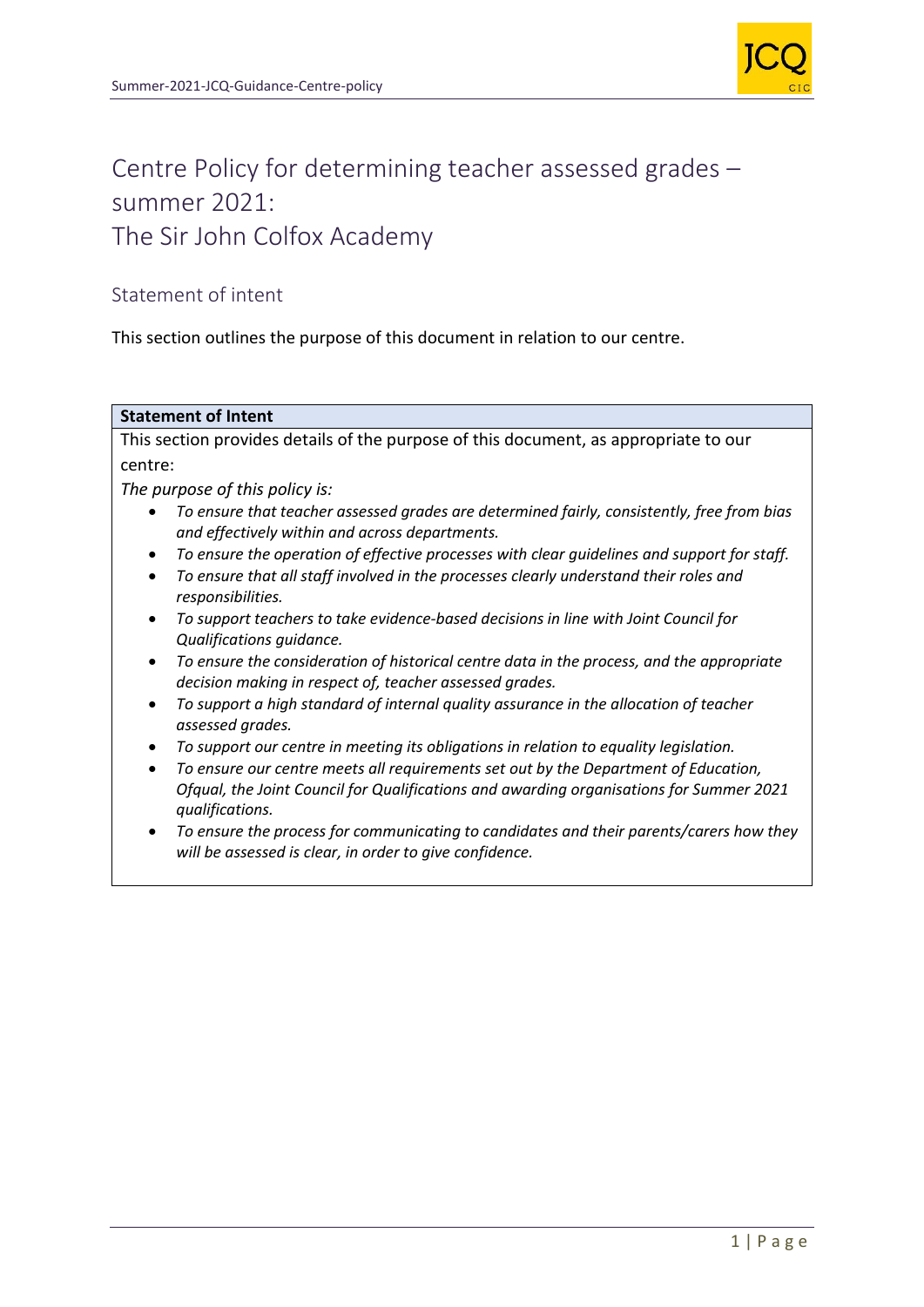

### Roles and responsibilities

This section of our Centre Policy outlines the personnel in our centre who have specific roles and responsibilities in the process of determining teacher assessed grades this year.

### **Roles and Responsibilities**

This section gives details of the roles and responsibilities within our centre: *Head of Centre* 

- *Our Head of Centre, Adam Shelley, will be responsible for approving our policy for determining teacher assessed grades.*
- *Our Head of Centre has overall responsibility for the [school/college] as an examinations centre and will ensure that clear roles and responsibilities of all staff are defined.*
- *Our Head of Centre will confirm that teacher assessed grade decisions represent the academic judgement made by teachers and that the checks in place ensure these align with the guidance on standards provided by awarding organisations.*
- *Our Head of Centre will ensure a robust internal quality assurance process has been produced and signed-off in advance of results being submitted.*

### *Senior Leadership Team and Heads of Department*

*Our Senior Leadership Team and Heads of Departments will:*

- *provide training and support to our other staff.*
- *support the Head of Centre in the quality assurance of the final teacher assessed grades.*
- *ensure an effective approach within and across departments and authenticating the preliminary outcome from single teacher subjects.*
- *be responsible for ensuring staff have a clear understanding of the internal and external quality assurance processes and their role within it.*
- *ensure that all teachers within their department make consistent judgements about student evidence in deriving a grade.*
- *ensure all staff conduct assessments under the appropriate levels of control with reference to guidance provided by the Joint Council for Qualifications.*
- *ensure teachers have the information required to make accurate and fair judgments.*
- *ensure that a Head of Department Checklist is completed for each qualification that they are submitting.*

### *Teachers/ Specialist Teachers / SENCo*

*Our teachers, specialist teachers and SENCo will:*

- *ensure they conduct assessments under our centre's appropriate levels of control and have sufficient evidence, in line with this Centre Policy and guidance from the Joint Council for Qualifications, to provide teacher assessed grades for each student they have entered for a qualification.*
- *ensure that the teacher assessed grade they assign to each student is a fair, valid and reliable reflection of the assessed evidence available for each student.*
- *make judgements based on what each student has been taught and what they have been assessed on, as outlined in the section on grading in the main JCQ guidance.*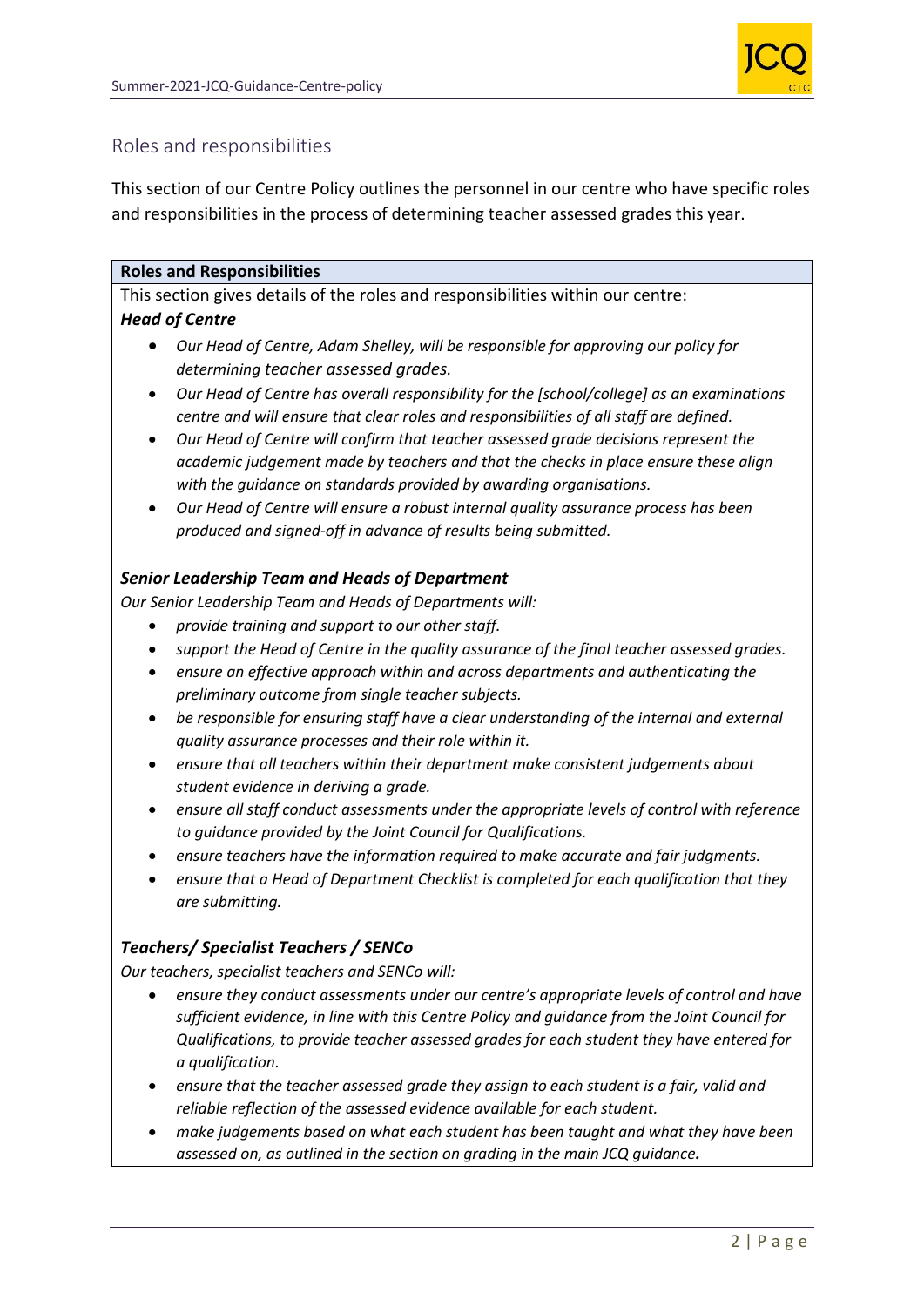

- *produce an Assessment Record for each subject cohort, that includes the nature of the assessment evidence being used, the level of control for assessments considered, and any other evidence that explains the determination of the final teacher assessed grades. Any necessary variations for individual students will also be recorded.*
- *securely store and be able to retrieve sufficient evidence to justify their decisions.*

### *Examinations Officer*

*Our Examinations Officer will:*

 *be responsible for the administration of our final teacher assessed grades and for managing the post-results services.*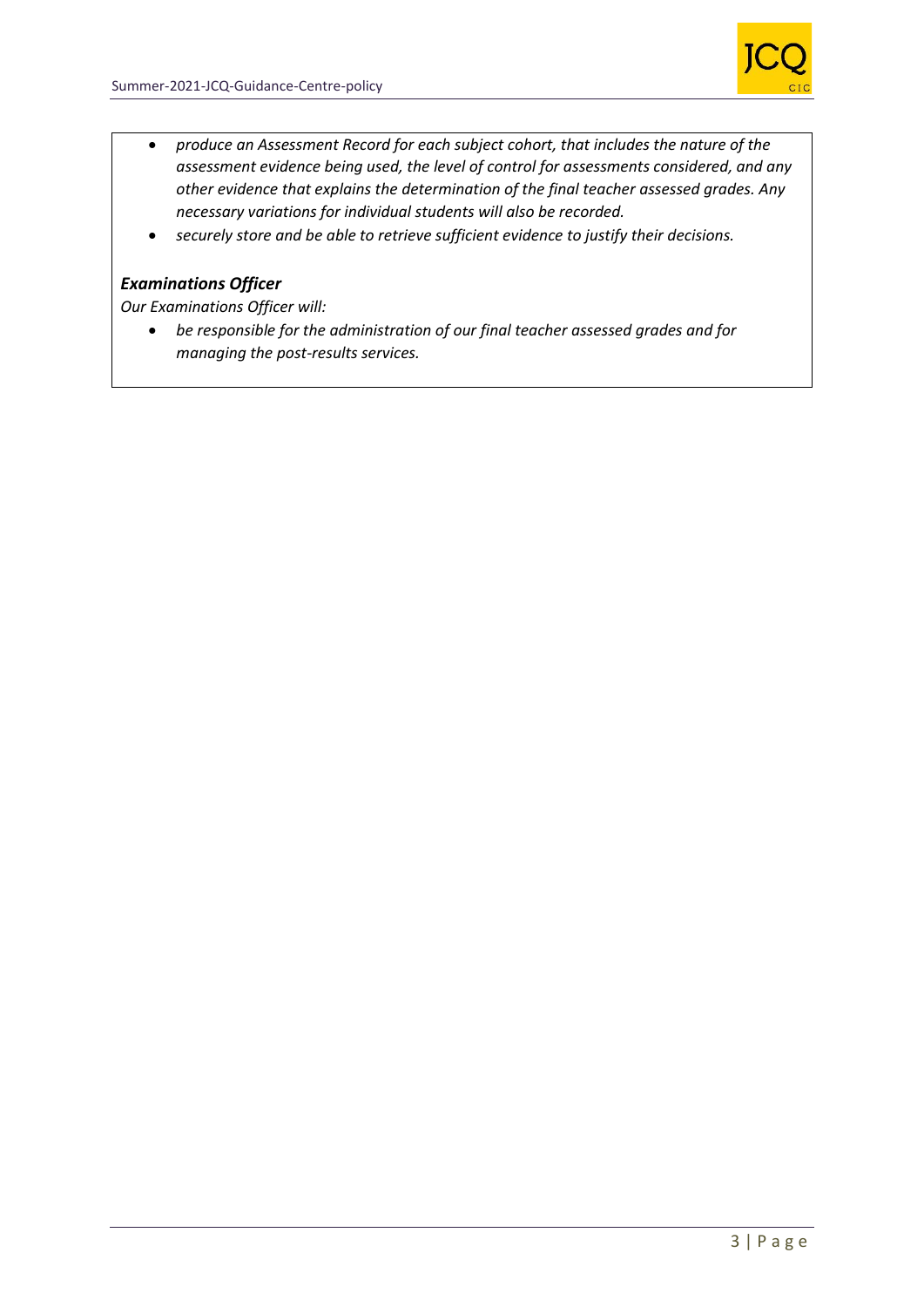

### Training, support and guidance

This section of our Centre Policy outlines the training, support and guidance that our centre will provide to those determining teacher assessed grades this year.

#### **Training**

This section provides details of the approach our centre will take to *training, support and guidance in determining teacher assessed grades this year*

- *Teachers involved in determining grades in our centre will attend any centre-based training to help achieve consistency and fairness to all students.*
- *Teachers will engage fully with all training and support that has been provided by the Joint Council for Qualifications and the awarding organisations.*

#### **Support for Newly Qualified Teachers and teachers less familiar with assessment**

This section provides details of our approach to *training, support and guidance for newly qualified teachers and teachers less familiar with assessment* 

- *We will provide mentoring from experienced teachers to NQTs and teachers less familiar with assessment.*
- *We will put in place additional internal reviews of teacher assessed grades for NQTs and other teachers as appropriate.*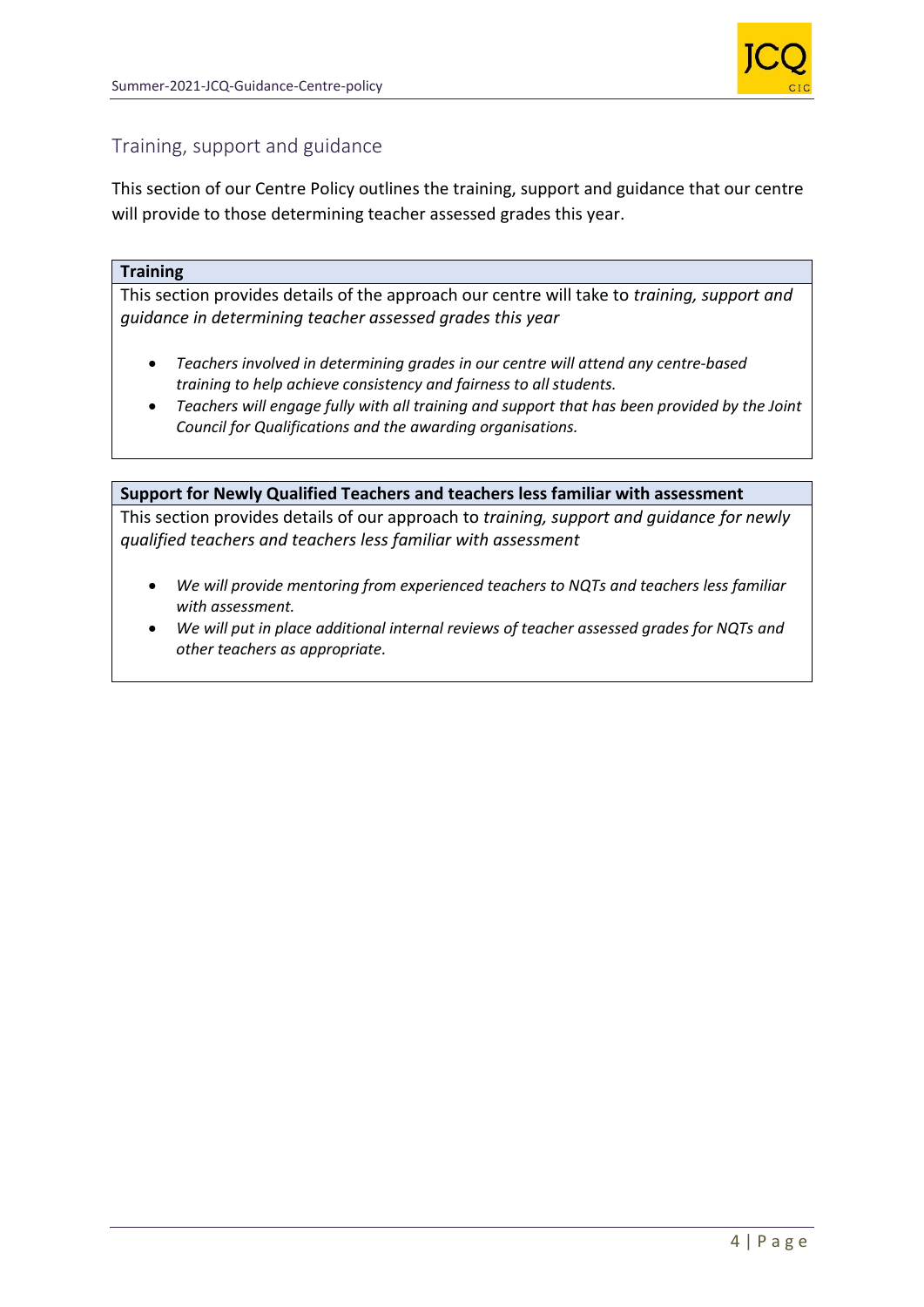

### Use of appropriate evidence

This section of our Centre Policy indicates how our centre will give due regard to the section in the JCQ guidance entitled: *Guidance on grading for teachers*.

### **A. Use of evidence**

This section gives details in relation to our use of evidence.

- *Teachers making judgements will have regard to the Ofqual Head of Centre guidance on recommended evidence, and further guidance provided by awarding organisations.*
- *All candidate evidence used to determine teacher assessed grades, and associated documentation, will be retained and made available for the purposes of external quality assurance and appeals.*
- *We will be using student work produced in response to assessment materials provided by our awarding organisation(s), including groups of questions, past papers or similar materials such as practice or sample papers.*
- *We will use non-exam assessment work (often referred to as coursework), even if this has not been fully completed.*
- *We will use student work produced in centre-devised tasks that reflect the specification, that follow the same format as awarding organisation materials, and have been marked in a way that reflects awarding organisation mark schemes.*
- *We will use substantial class or homework (including work that took place during remote learning).*
- *We will use internal tests taken by pupils.*
- *We will use mock exams taken over the course of study.*
- *We will use records of a student's capability and performance over the course of study in performance-based subjects such as music, drama and PE.*

*We provide further detail in the following areas:* 

#### *Additional Assessment Materials*

*[For example, when AAM is used:]* 

- *We will use additional assessment materials to give students the opportunity to show what they know, understand or can do in an area of content that has been taught but not yet assessed.*
- *We will use additional assessment materials to give students an opportunity to show improvement, for example, to validate or replace an existing piece of evidence.*
- *We will use additional assessment materials to support consistency of judgement between teachers or classes by giving everyone the same task to complete.*
- *We will combine and/or remove elements of questions where, for example, a multi-part question includes a part which focuses on an element of the specification that hasn't been taught.*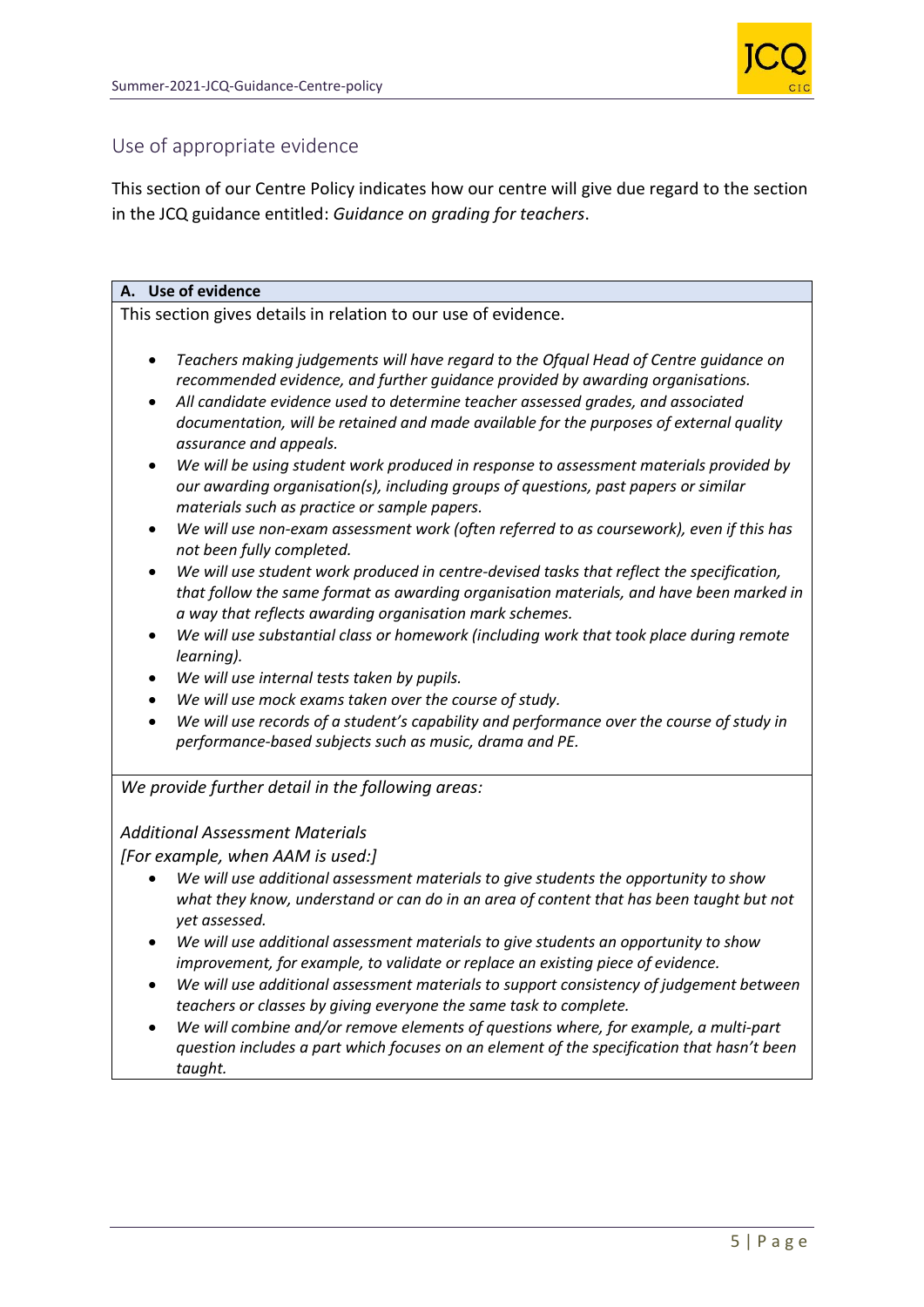

*Our centre will ensure the appropriateness of evidence and balance of evidence in arriving at grades in the following ways:* 

- *We will consider the level of control under which an assessment was completed, for example, whether the evidence was produced under high control and under supervision or at home.*
- *We will ensure that we are able to authenticate the work as the student's own, especially where that work was not completed within the school or college.*
- *We will consider the limitations of assessing a student's performance when using assessments that have been completed more than once, or drafted and redrafted, where this is not a skill being assessed.*
- *We will consider the specification and assessment objective coverage of the assessment.*
- *We will consider the depth and breadth of knowledge, understanding and skills assessed, especially higher order skills within individual assessments.*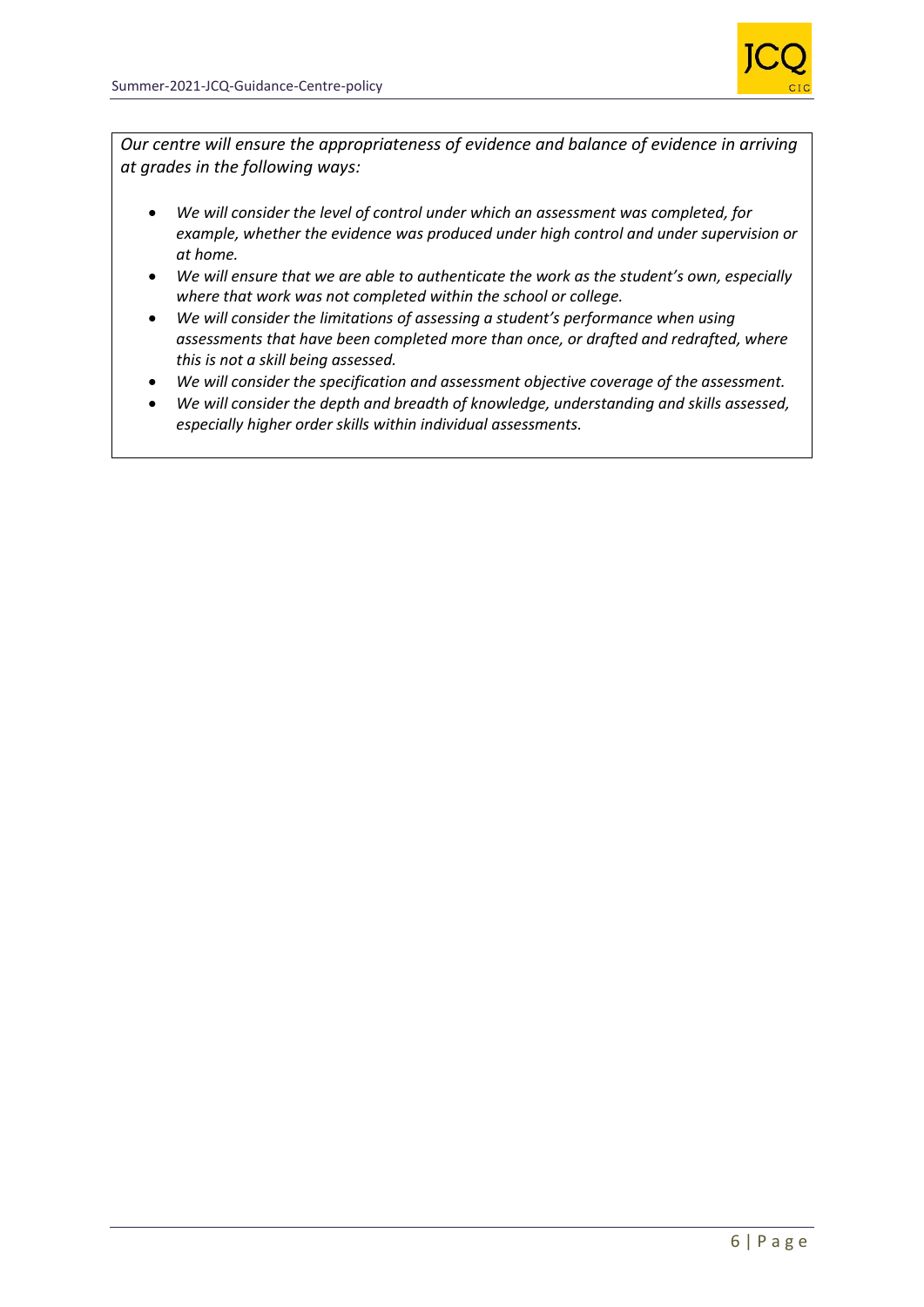

### Determining teacher assessed grades

*This section of our Centre Policy outlines the approach our centre will take to awarding teacher assessed grades.* 

#### **Awarding teacher assessed grades based on evidence**

We give details here of our centre's approach to awarding teacher assessed grades*.* 

- *Our teachers will determine grades based on evidence which is commensurate with the standard at which a student is performing, i.e. their demonstrated knowledge, understanding and skills across the content of the course they have been taught.*
- *Our teachers will record how the evidence was used to arrive at a fair and objective grade, which is free from bias.*
- *Our teachers will produce an Assessment Record for each subject cohort and will share this with their Head of Department. Any necessary variations for individual students will also be shared.*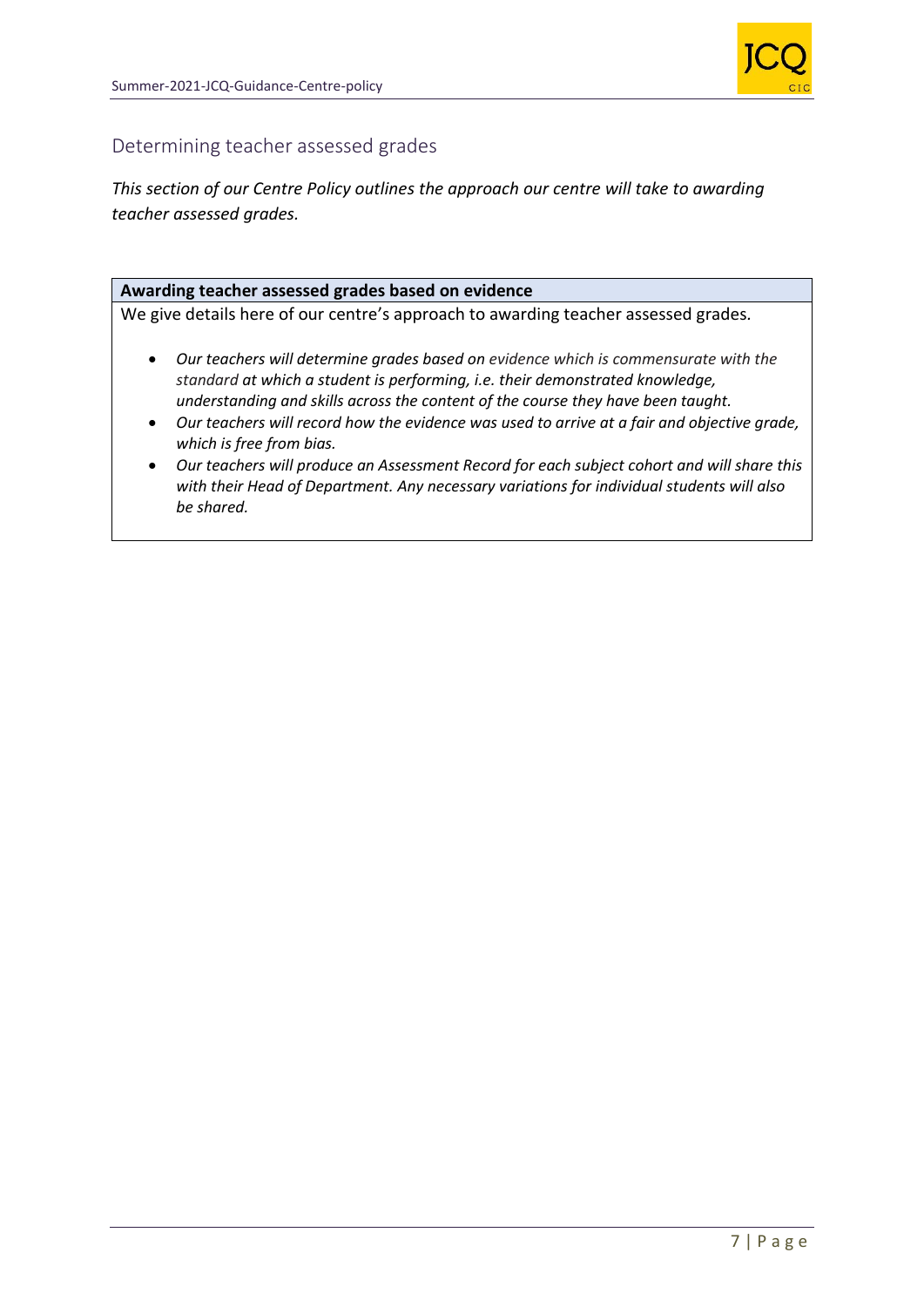

### Internal quality assurance

This section of our Centre Policy outlines the approach our centre will take to ensure internal standardisation of teacher assessed grades, to ensure consistency, fairness and objectivity of decisions.

### *Head of Centre Internal Quality Assurance and Declaration*

#### **Internal quality assurance**

This section gives details of our approach to internal standardisation, within and across subject departments.

- *We will ensure that all teachers involved in deriving teacher assessed grades read and understand this Centre Policy document.*
- *In subjects where there is more than one teacher and/or class in the department, we will ensure that our centre carries out an internal standardisation process.*
- *We will ensure that all teachers are provided with training and support to ensure they take a consistent approach to:* 
	- o *Arriving at teacher assessed grades*
	- o *Marking of evidence*
	- o *Reaching a holistic grading decision*
	- o *Applying the use of grading support and documentation*
- *We will conduct internal standardisation across all grades.*
- *We will ensure that the Assessment Record will form the basis of internal standardisation and discussions across teachers to agree the awarding of teacher assessed grades.*
- *Where necessary, we will review and reflect on individual grading decisions to ensure alignment with the standards as outlined by our awarding organisation(s).*
- *Where appropriate, we will amend individual grade decisions to ensure alignment with the standards as outlined by our awarding organisation(s).*
- *Where there is only one teacher involved in marking assessments and determining grades, then the output of this activity will be reviewed by an appropriate member of staff within the centre.* 
	- o *This will be the relevant line manager*
- *In respect of equality legislation, we will consider the range of evidence for students of different protected characteristics that are included in our internal standardisation.*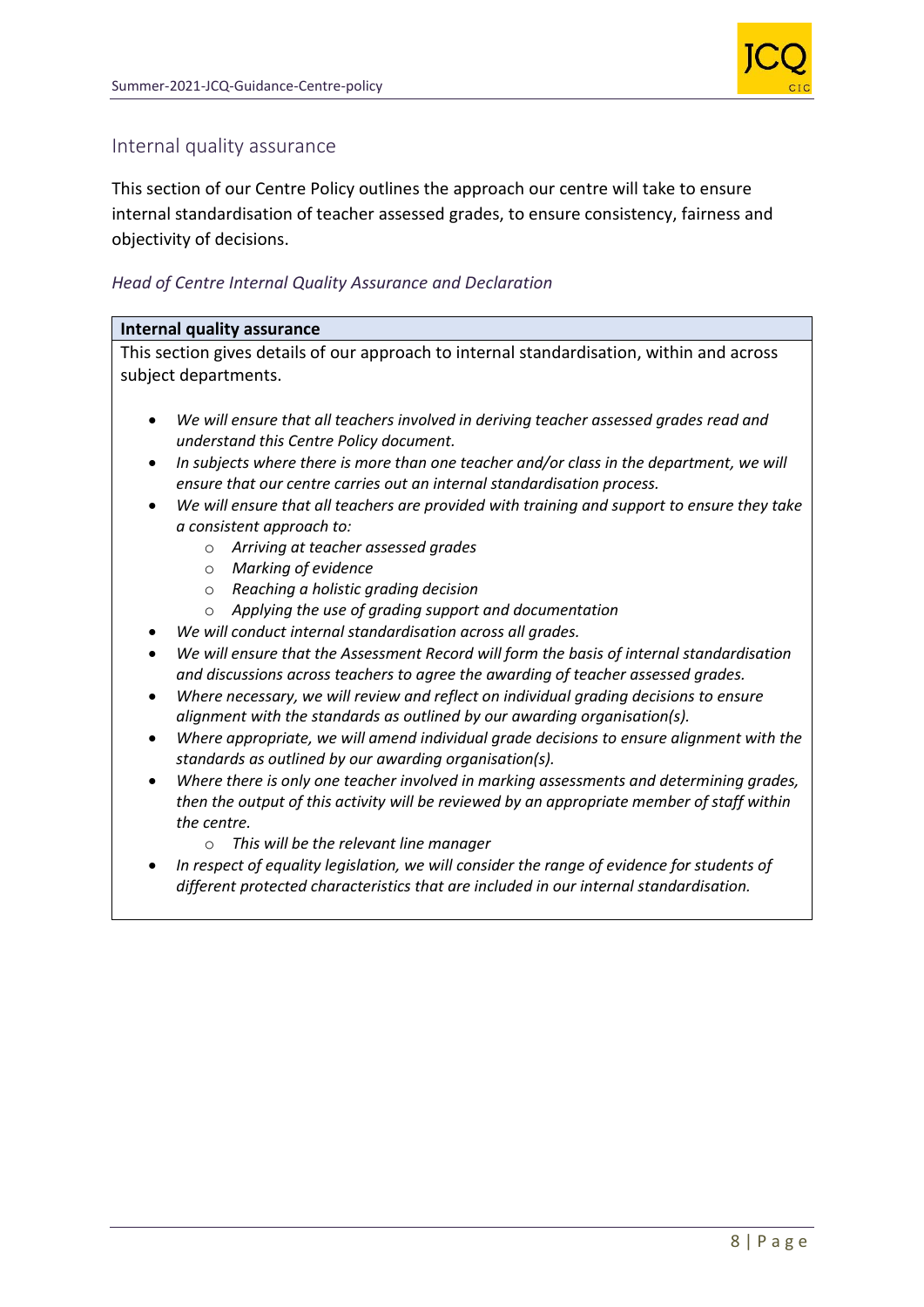

### Comparison of teacher assessed grades to results for previous cohorts

This section of our Centre Policy outlines the approach we will take to compare our teacher assessed grades in 2021 with results from previous cohorts.

### **Comparison of Teacher Assessed Grades to results for previous cohorts**

This section gives details of our internal process to ensure a comparison of teacher assessed grades at qualification level to results for previous cohorts in our centre taking the same qualification.

- *We will compile information on the grades awarded to our students in past June series in which exams took place (e.g. 2017 - 2019).*
- *We will consider the size of our cohort from year to year.*
- *We will consider the stability of our centre's overall grade outcomes from year to year.*
- *We will consider both subject and centre level variation in our outcomes during the internal quality assurance process.*
- *We will prepare a succinct narrative on the outcomes of the review against historic data which, in the event of significant divergence from the qualifications-levels profiles attained in previous examined years, which address the reasons for this divergence. This commentary will be available for subsequent review during the QA process.*

*This section gives details of the approach our centre will follow if our initial teacher assessed grades for a qualification are viewed as overly lenient or harsh compared to results in previous years.* 

- *We will compile historical data giving appropriate regard to potential mixtures of A\*-G and 9-1 grades in GCSEs. Where required, we will use the Ofqual guidance to convert legacy grades into the new 9 to 1 scale.*
- *We will include grades from international GCSEs (for example, in mathematics) because we have previously offered these.*
- *We will bring together other data sources that will help to quality assure the grades we intend to award in 2021.*

*This section gives details of changes in our cohorts that need to be reflected in our comparisons.* 

*We will omit subjects that we no longer offer from the historical data.*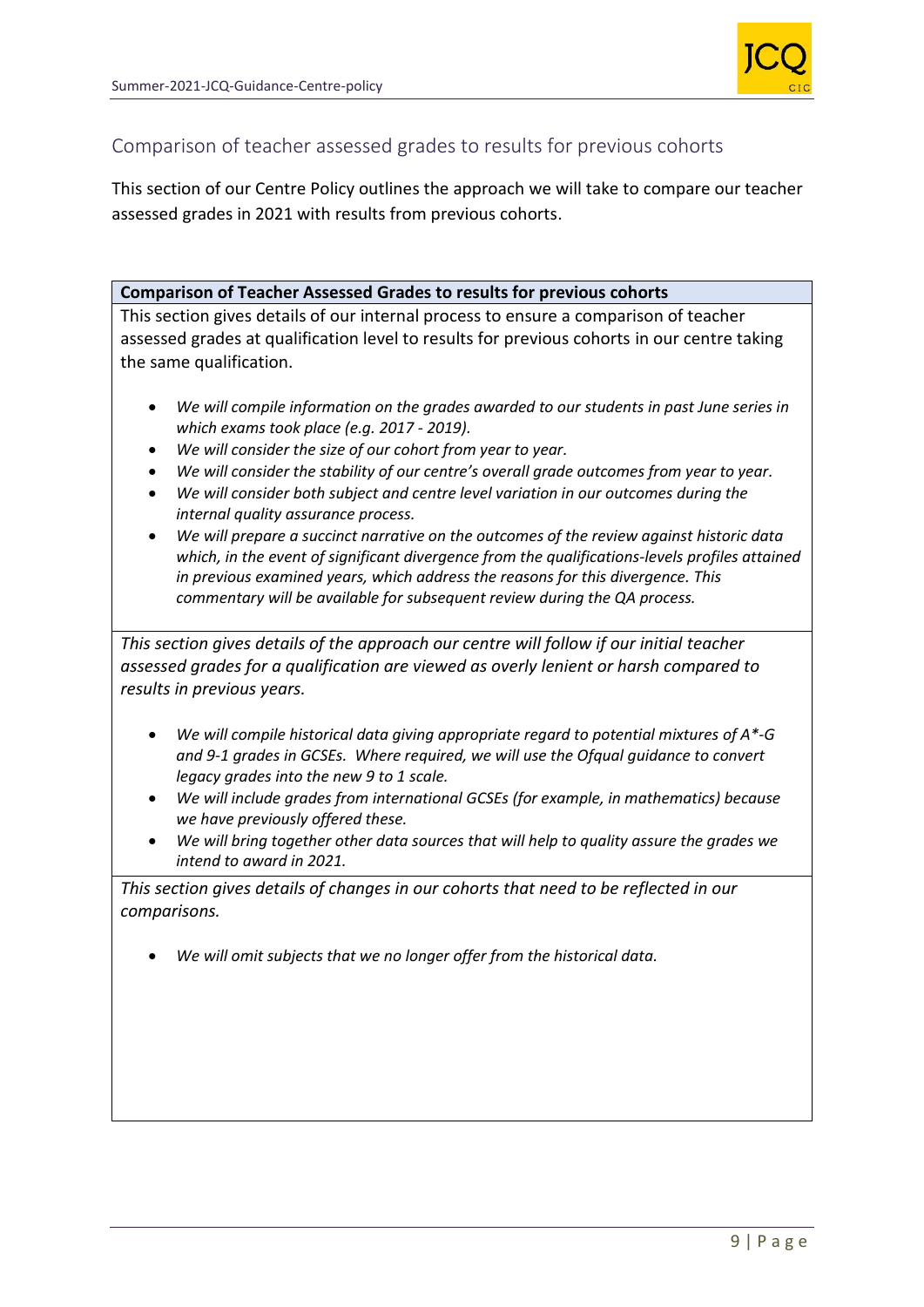

### Access Arrangements and Special Considerations

This section of our Centre Policy outlines the approach our centre will take to provide students with appropriate access arrangements and take into account mitigating circumstances in particular instances.

### **Reasonable adjustments and mitigating circumstances (special consideration)**

This section gives details of our approach to access arrangements and mitigating circumstances (special consideration).

- *Where students have agreed access arrangements or reasonable adjustments (for example a reader or scribe) we will make every effort to ensure that these arrangements are in place when assessments are being taken.*
- *Where an assessment has taken place without an agreed reasonable adjustment or access arrangement, we will remove that assessment from the basket of evidence and alternative evidence obtained.*
- *Where illness or other personal circumstances might have affected performance in assessments used in determining a student's standard of performance, we will take account of this when making judgements.*
- *We will record, as part of the Assessment Record, how we have incorporated any necessary variations to take account of the impact of illness or personal circumstances on the performance of individual students in assessments.*
- *To ensure consistency in the application of Special Consideration, we will ensure all teachers have read and understood the document: JCQ – [A guide to the special](https://www.jcq.org.uk/wp-content/uploads/2020/08/A-guide-to-the-spec-con-process-202021-Website-version.pdf)  [consideration process, with effect from 1 September 2020](https://www.jcq.org.uk/wp-content/uploads/2020/08/A-guide-to-the-spec-con-process-202021-Website-version.pdf)*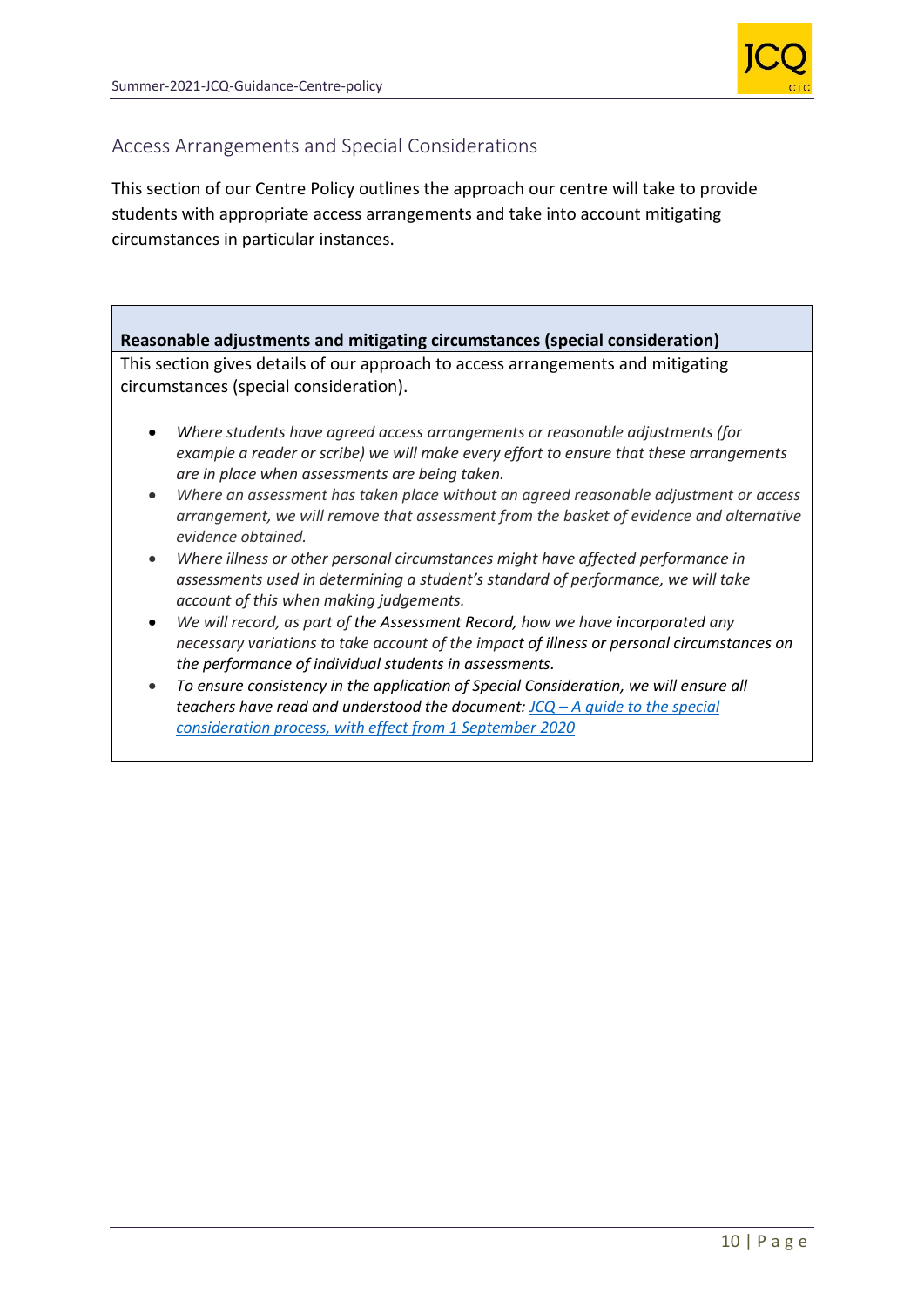

### Addressing disruption/differential lost learning (DLL)

### B. **Addressing Disruption/Differentiated Lost Learning (DLL)**

This section gives details of our approach to address disruption or differentiated lost teaching.

 Teacher assessed grades will be determined based on evidence of the content that has been taught and assessed for each student.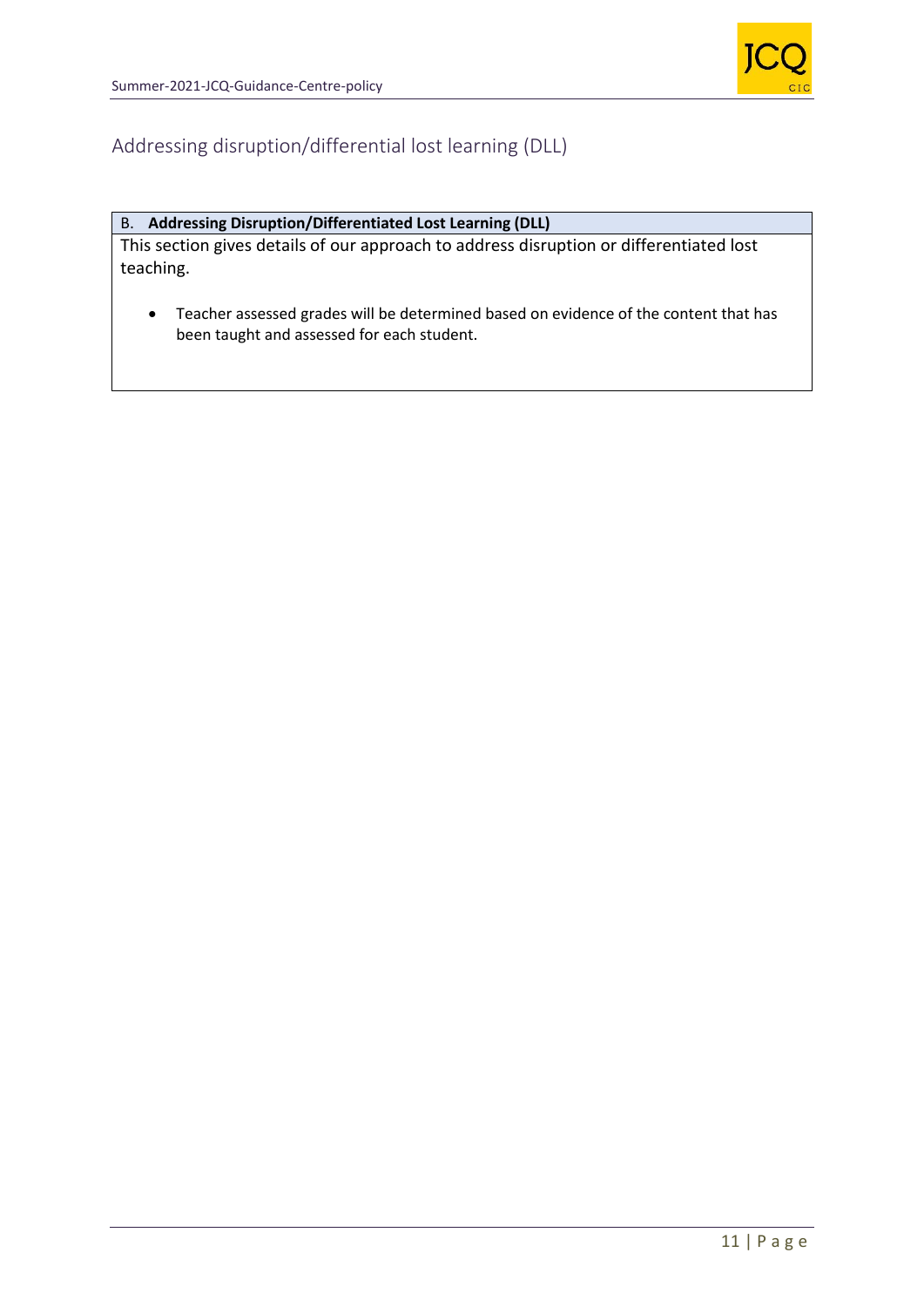

### **Objectivity**

This section of our Centre Policy outlines the arrangements in place to ensure objectivity of decisions.

### **Objectivity**

This section gives a summary of the arrangements in place within our centre in relation to objectivity.

*Staff will fulfil their duties and responsibilities in relation to relevant equality and disability legislation.* 

*Senior Leaders, Heads of Department and Centre will consider:* 

- *sources of unfairness and bias (situations/contexts, difficulty, presentation and format, language, conditions for assessment, marker preconceptions);*
- *how to minimise bias in questions and marking and hidden forms of bias); and*
- *bias in teacher assessed grades.*

*To ensure objectivity, all staff involved in determining teacher assessed grades will be made aware that:* 

- *unconscious bias can skew judgements;*
- *the evidence presented should be valued for its own merit as an indication of performance and attainment;*
- *teacher assessed grades should not be influenced by candidates' positive or challenging personal circumstances, character, behaviour, appearance, socio-economic background, or protected characteristics;*
- *unconscious bias is more likely to occur when quick opinions are formed; and*

*Our internal standardisation process will help to ensure that there are different perspectives to the quality assurance process.*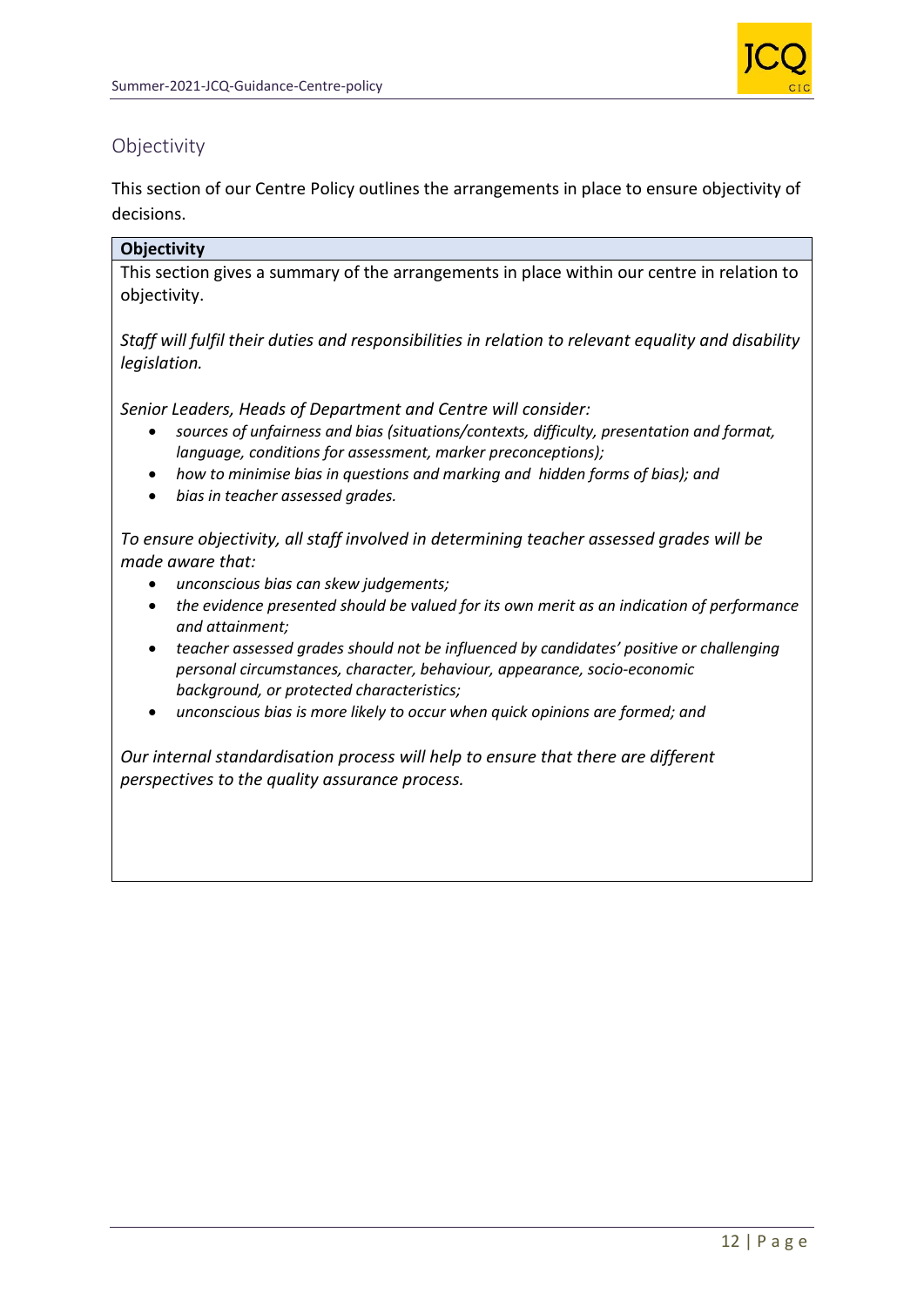

### Recording decisions and retention of evidence and data

This section of our Centre Policy outlines our arrangements to recording decisions and to retaining evidence and data.

|       | C. Recording Decisions and Retention of Evidence and Data                            |
|-------|--------------------------------------------------------------------------------------|
|       | This section outlines our approach to recording decisions and retaining evidence and |
| data. |                                                                                      |

- *We will ensure that teachers and Heads of Departments maintain records that show how the teacher assessed grades process operated, including the rationale for decisions in relation to individual marks/grades.*
- *We will ensure that evidence is maintained across a variety of tasks to develop a holistic view of each student's demonstrated knowledge, understanding and skills in the areas of content taught.*
- *We will put in place recording requirements for the various stages of the process to ensure the accurate and secure retention of the evidence used to make decisions.*
- *We will comply with our obligations regarding data protection legislation.*
- *We will ensure that the grades accurately reflect the evidence submitted.*
- *We will ensure that evidence is retained electronically or on paper in a secure centre-based system that can be readily shared with our awarding organisation(s).*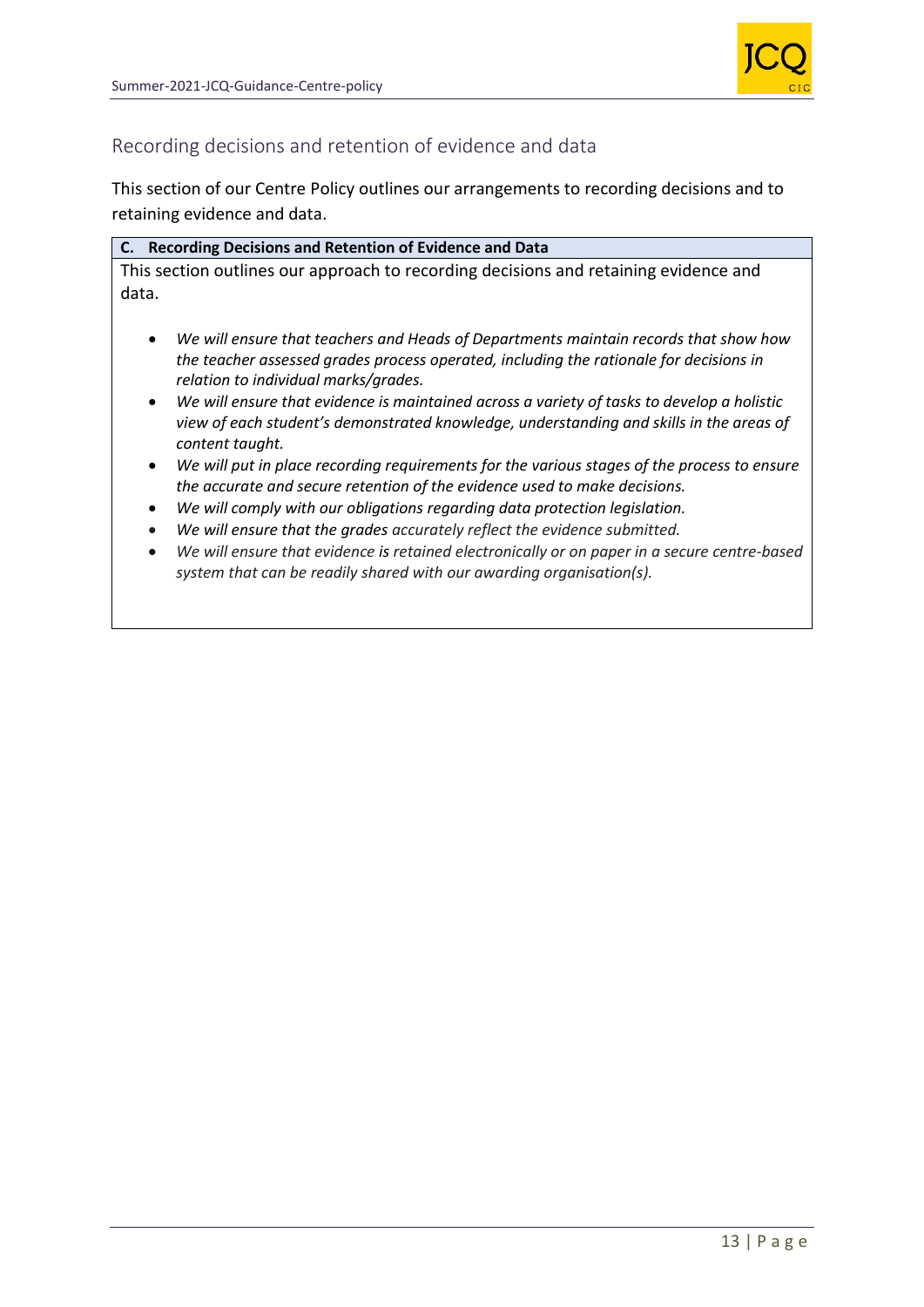

### Authenticating evidence

#### **D. Authenticating evidence**

This section of our Centre Policy details the mechanisms in place to ensure that teachers are confident in the authenticity of evidence, and the process for dealing with cases where evidence is not thought to be authentic.

- *Robust mechanisms, which will include ensuring that the majority of new evidence is gathered from assessments completed under teacher supervision in class, will be in place to ensure that teachers are confident that work used as evidence is the students' own and that no inappropriate levels of support have been given to students to complete it, either within the centre or with external tutors.*
- *It is understood that awarding organisations will investigate instances where it appears evidence is not authentic. We will follow all guidance provided by awarding organisations to support these determinations of authenticity.*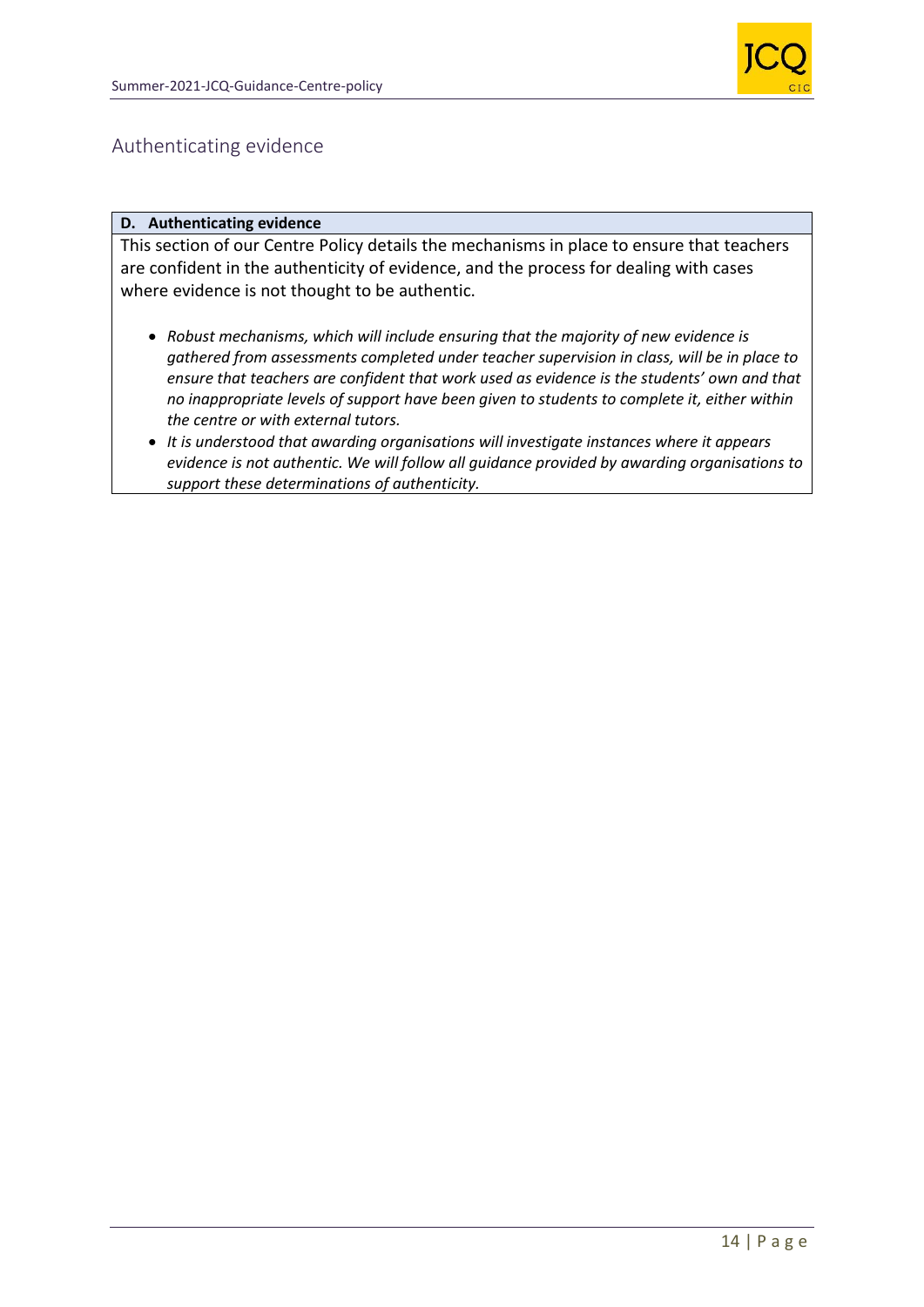

### Confidentiality, malpractice and conflicts of interest

### *Confidentiality*

*This section of our Centre Policy outlines the measures in place to ensure the confidentiality of the grades our centre determines, and to make students aware of the range of evidence on which those grades will be based.* 

#### **A. Confidentiality**

*This section details the measures in place in our centre to maintain the confidentiality of grades, while sharing information regarding the range of evidence on which the grades will be based.* 

- *All staff involved have been made aware of the need to maintain the confidentiality of teacher assessed grades.*
- *All teaching staff have been briefed on the requirement to share details of the range of evidence on which students' grades will be based, while ensuring that details of the final grades remain confidential.*
- *Relevant details from this Policy, including requirements around sharing details of evidence and the confidentiality requirements, have been shared with parents/guardians.*

#### *Malpractice*

This section of our Centre Policy outlines the measures in place to prevent malpractice and other breaches of exam regulations, and to deal with such cases if they occur.

#### **B. Malpractice**

*This section details the measures in place in our centre to prevent malpractice and, where that proves impossible, to handle cases in accordance with awarding organisation requirements.* 

- *Our general centre policies regarding malpractice, maladministration and conflicts of interest have been reviewed to ensure they address the specific challenges of delivery in Summer 2021.*
- *All staff involved have been made aware of these policies, and have received training in them as necessary.*
- *All staff involved have been made aware of the specific types of malpractice which may affect the Summer 2021 series including:*
- o *breaches of internal security;*
- o *deception;*
- o *improper assistance to students;*
- o *failure to appropriately authenticate a student's work;*
- o *over direction of students in preparation for common assessments;*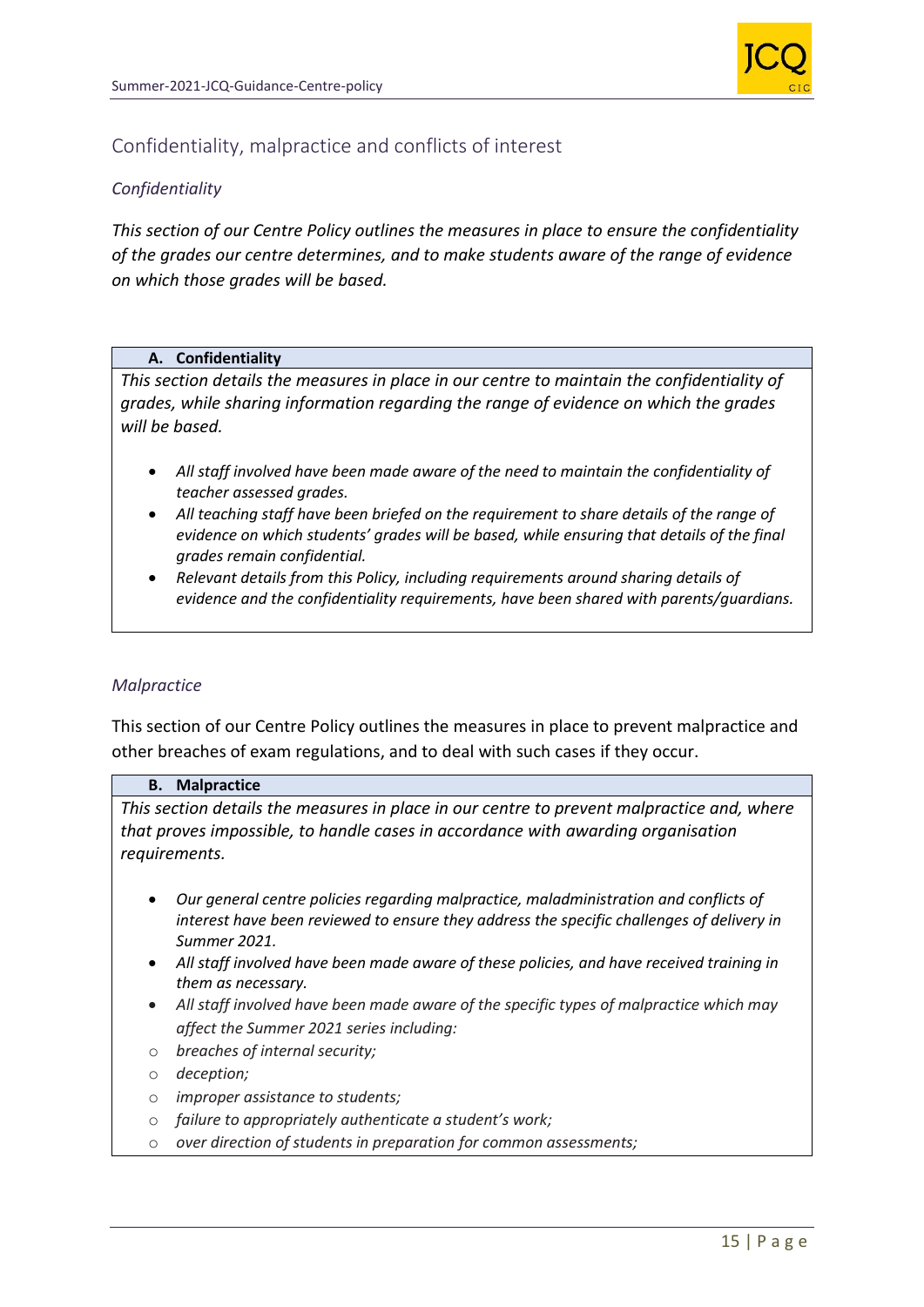

- o *allegations that centres submit grades not supported by evidence that they know to be inaccurate;*
- o *centres enter students who were not originally intending to certificate a grade in the Summer 2021 series;*
- o *failure to engage as requested with awarding organisations during the External Quality Assurance and appeal stages; and*
- o *failure to keep appropriate records of decisions made and teacher assessed grades.*
- *The consequences of malpractice or maladministration as published in the JCQ guidance: [JCQ Suspected](https://www.jcq.org.uk/exams-office/malpractice/jcq-suspected-malpractice-policies-and-procedures-2019-2020) Malpractice: Policies and Procedures and including the risk of a delay to students receiving their grades, up to, and including, removal of centre status have been outlined to all relevant staff.*

### *Conflicts of Interest*

This section of our Centre Policy outlines the measures in place to address potential conflicts of interest.

#### **C. Conflicts of Interest**

*This section details our approach to addressing conflicts of interest, and how we will respond to such allegations.* 

- *To protect the integrity of assessments, all staff involved in the determination of grades must declare any conflict of interest such as relationships with students to our Head of Centre for further consideration.*
- *Our Head of Centre will take appropriate action to manage any conflicts of interest arising with centre staff in accordance with the JCQ documents - [General Regulations](https://www.jcq.org.uk/wp-content/uploads/2020/09/Gen_regs_approved_centres_20-21_FINAL.pdf)  [for Approved Centres, 1 September 2020 to 31 August 2021.](https://www.jcq.org.uk/wp-content/uploads/2020/09/Gen_regs_approved_centres_20-21_FINAL.pdf)*
- *We will also carefully consider the need if to separate duties and personnel to ensure fairness in later process reviews and appeals.*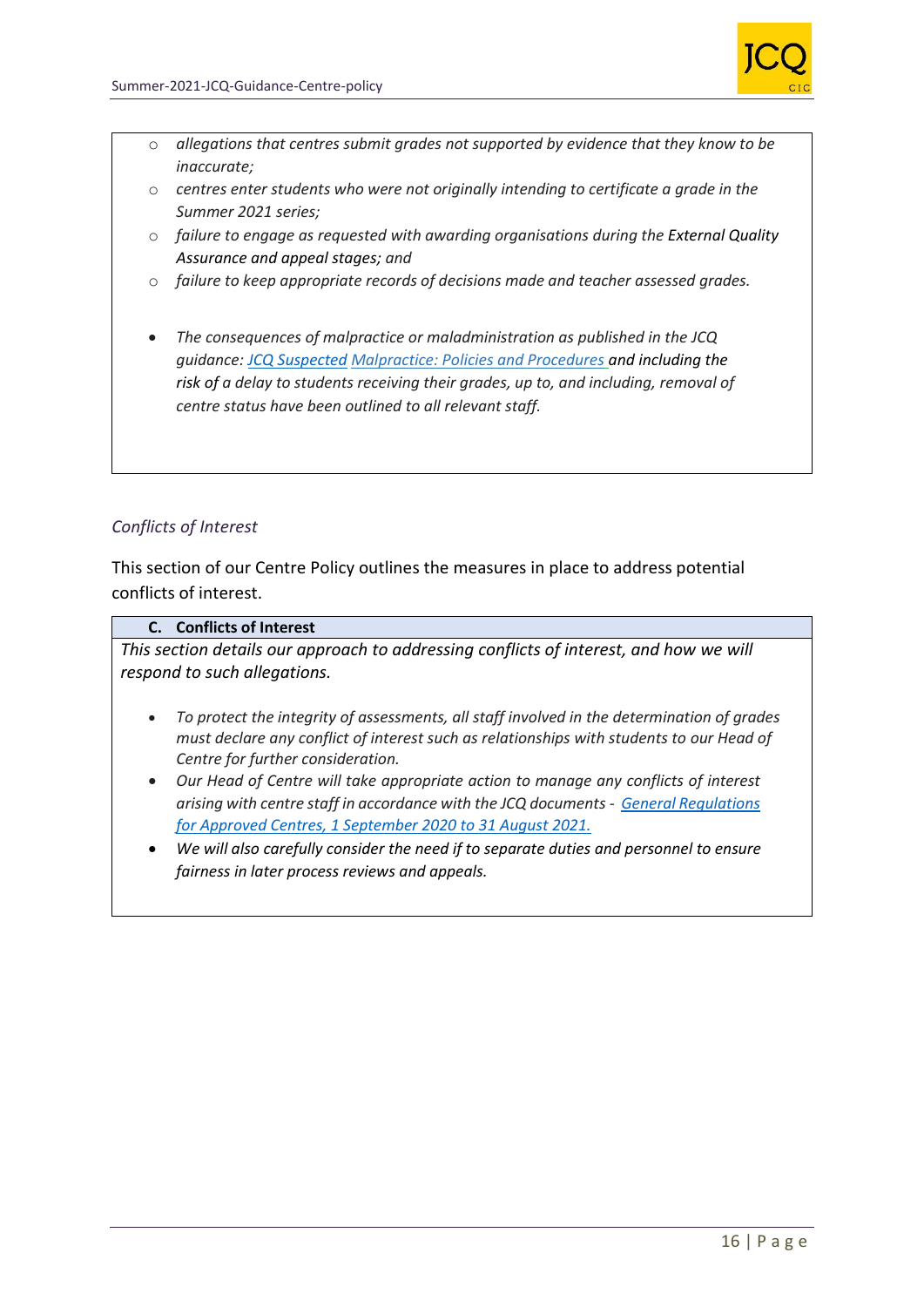

### External Quality Assurance

This section of our Centre Policy outlines the arrangements in place to comply with awarding organisation arrangements for External Quality Assurance of teacher assessed grades in a timely and effective way.

### **A. External Quality Assurance**

*This section outlines the arrangements we have in place to ensure the relevant documentation and assessment evidence can be provided in a timely manner for the purposes of External Quality Assurance sampling, and that staff can be made available to respond to enquiries.* 

- *All staff involved have been made aware of the awarding organisation requirements for External Quality Assurance as set out in the JCQ Guidance.*
- *All necessary records of decision-making in relation to determining grades have been properly kept and can be made available for review as required.*
- *All student evidence on which decisions regarding the determination of grades has been retained and can be made available for review as required.*
- *Instances where student evidence used to decide teacher assessed grades is not available, for example where the material has previously been returned to students and cannot now be retrieved, will be clearly recorded on the appropriate documentation.*
- *All staff involved have been briefed on the possibility of interaction with awarding organisations during the different stages of the External Quality Assurance process and can respond promptly and fully to enquiries, including attendance at Virtual Visits should this prove necessary.*
- *Arrangements are in place to respond fully and promptly to any additional requirements/reviews that may be identified as a result of the External Quality Assurance process.*
- *Staff have been made aware that a failure to respond fully and effectively to such additional requirements may result in further action by the awarding organisations, including the withholding of results.*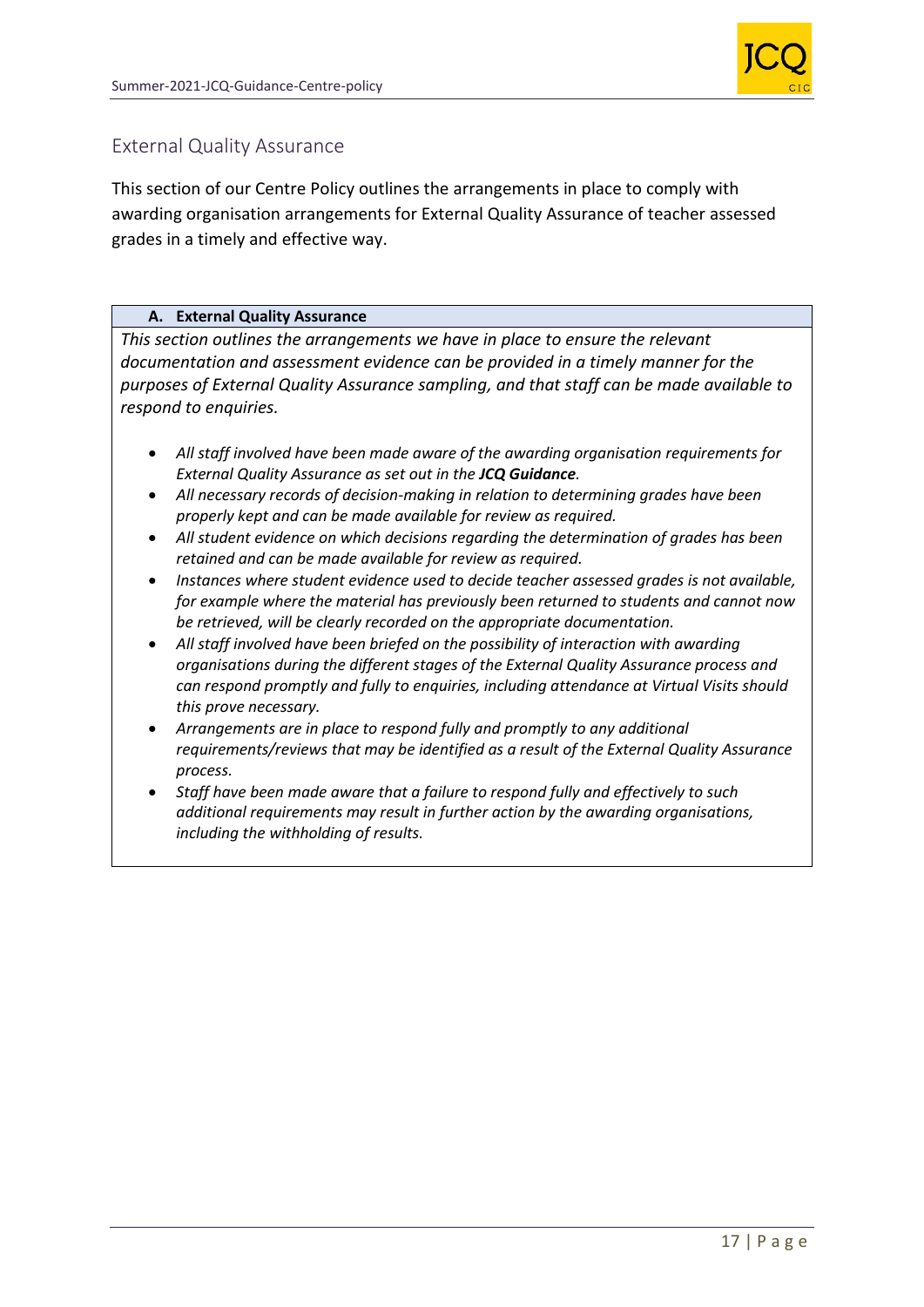

### Results

This section of our Centre Policy outlines our approach to the receipt and issue of results to students and the provision of necessary advice and guidance.

#### **A. Results**

*This section details our approach to the issue of results to students and the provision of advice and guidance.* 

- *All staff involved have been made aware of the specific arrangements for the issue of results in Summer 2021, including the issuing of A/AS and GCSE results in the same week.*
- *Arrangements will be made to ensure the necessary staffing, including exams office and support staff, to enable the efficient receipt and release of results to our students.*
- *Arrangements will be in place for the provision of all necessary advice, guidance and support, including pastoral support, to students on receipt of their results.*
- *Such guidance will include advice on the appeals process in place in 2021 (see below).*
- *Appropriate staff will be available to respond promptly to any requests for information from awarding organisations, for example regarding missing or incomplete results, to enable such issues to be swiftly resolved.*
- *Parents/guardians have been made aware of arrangements for results days.*